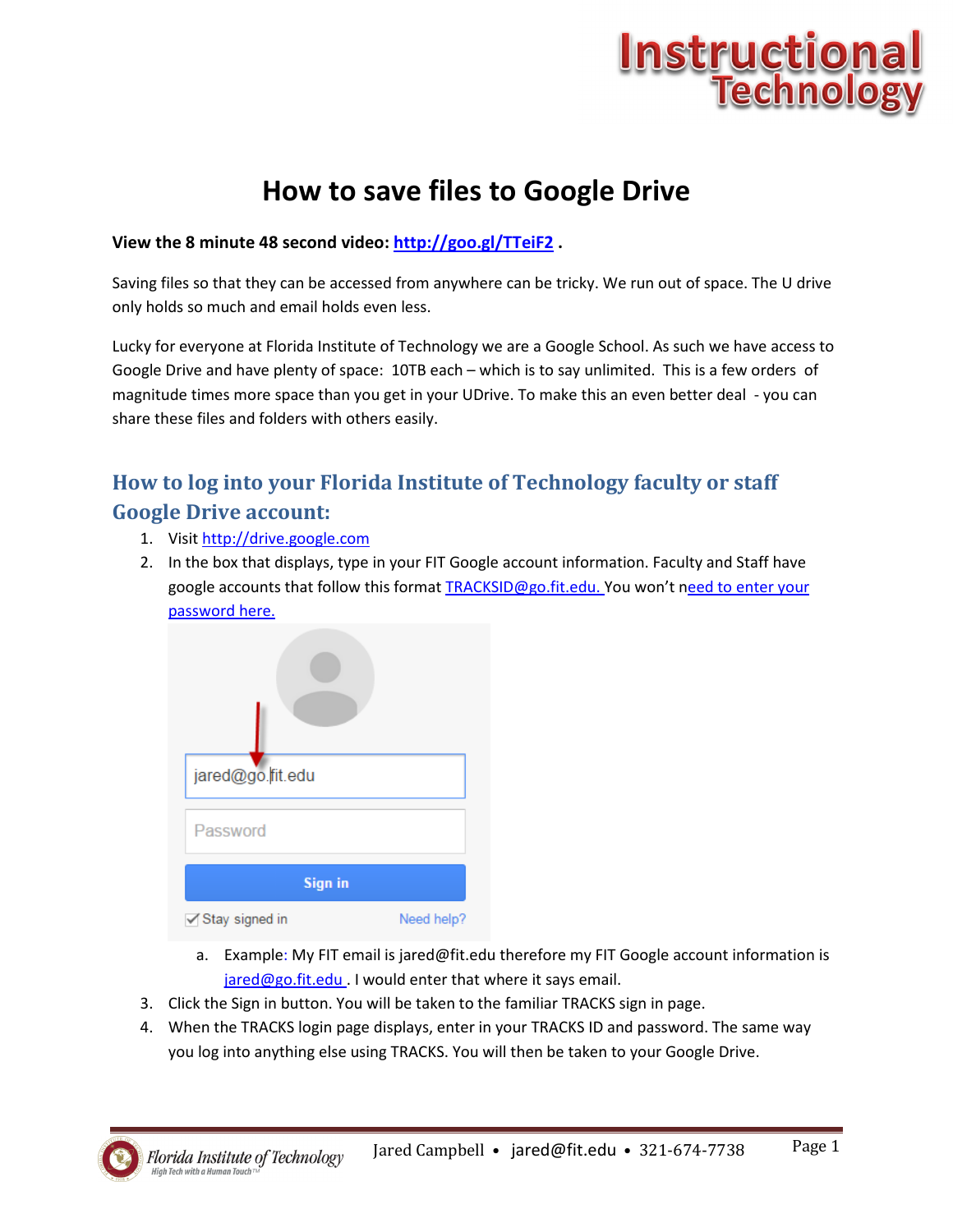

### **Ok, I'm in! How do I upload something to my Google Drive?**

You will see an orange button. Click it to find two ways to upload files: by single files or entire folders.



As the labels imply, clicking File upload will allow you to search your computer for a single file or an entire folder.

You can also create folders inside of Google drive and upload files directly to them. Create a folder by clicking the Folder link. To add something to that folder double click on the folder inside of Google drive and then click the orange New button to select the file you would like to add to it.